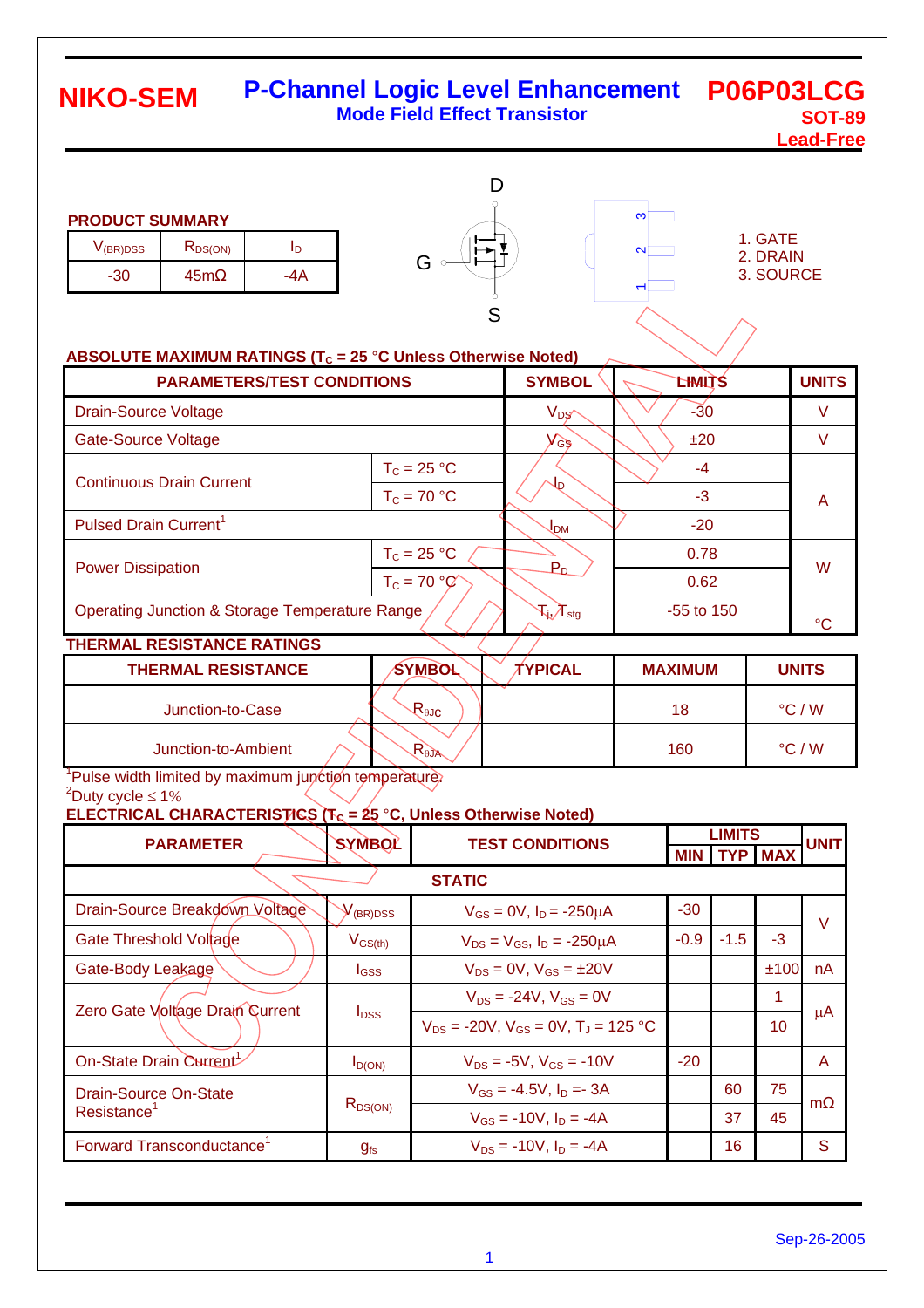# **NIKO-SEM**

### **P-Channel Logic Level Enhancement Mode Field Effect Transistor**

**P06P03LCG SOT-89 Lead-Free**

| <b>DYNAMIC</b>                      |                     |                                                                         |  |      |        |    |  |  |
|-------------------------------------|---------------------|-------------------------------------------------------------------------|--|------|--------|----|--|--|
| <b>Input Capacitance</b>            | $C_{\text{iss}}$    |                                                                         |  | 530  |        |    |  |  |
| <b>Output Capacitance</b>           | $C_{\rm oss}$       | $V_{GS} = 0V$ , $V_{DS} = -15V$ , f = 1MHz                              |  | 135  |        | pF |  |  |
| <b>Reverse Transfer Capacitance</b> | $C_{\text{rss}}$    |                                                                         |  | 70   |        |    |  |  |
| Total Gate Charge <sup>2</sup>      | Q <sub>g</sub>      |                                                                         |  | 10   | 14     |    |  |  |
| Gate-Source Charge <sup>2</sup>     | $Q_{gs}$            | $V_{DS} = 0.5V_{(BR)DSS}$ , $V_{GS} = -10V$ ,                           |  | 2/2  |        | nC |  |  |
| Gate-Drain Charge <sup>2</sup>      | $Q_{\text{gd}}$     | $I_D = -4A$                                                             |  | 2    |        |    |  |  |
| Turn-On Delay Time <sup>2</sup>     | $t_{d(on)}$         |                                                                         |  | 5.7  |        |    |  |  |
| Rise Time <sup>2</sup>              | $t_{r}$             | $V_{DS} = -15\lambda$ ,                                                 |  | 10   |        | nS |  |  |
| Turn-Off Delay Time <sup>2</sup>    | $t_{d(\text{off})}$ | $I_D \approx -1A$ , $V_{GS} = -10V$ , $R_{GS} = 6$                      |  | 18   |        |    |  |  |
| Fall Time <sup>2</sup>              | $t_{f}$             |                                                                         |  | 5    |        |    |  |  |
|                                     |                     | SOURCE-DRAIN DIODE RATINGS AND CHARACTERISTICS (T <sub>C</sub> = 25 °C) |  |      |        |    |  |  |
| <b>Continuous Current</b>           | $I_{\rm S}$         |                                                                         |  |      | $-2.1$ | A  |  |  |
| Pulsed Current <sup>3</sup>         | $I_{\text{SM}}$     |                                                                         |  |      | $-4$   |    |  |  |
| Forward Voltage <sup>1</sup>        | $V_{SD}$            | $I_{F_s}$ = -1A, $V_{GS}$ = 0V                                          |  |      | $-1.2$ | V  |  |  |
| <b>Reverse Recovery Time</b>        | $t_{rr}$            | $4\epsilon = -4\text{\AA}$ , dl $\epsilon$ /dt = 100A / $\mu$ S         |  | 15.5 |        | nS |  |  |
| <b>Reverse Recovery Charge</b>      | $Q_{rr}$            |                                                                         |  | 7.9  |        | nC |  |  |

<sup>1</sup>Pulse test : Pulse Width ≤ 300 µsec, Duty Cycle  $\leq 2$ .

<sup>2</sup>Independent of operating temperature.

<sup>3</sup>Pulse width limited by maximum junction temperature.

### **REMARK: THE PRODUCT MARKED WITH "P06P03G", DATE CODE or LOT #**

Orders for parts with Lead-Free plating can be placed using the PXXXXXXXG parts name.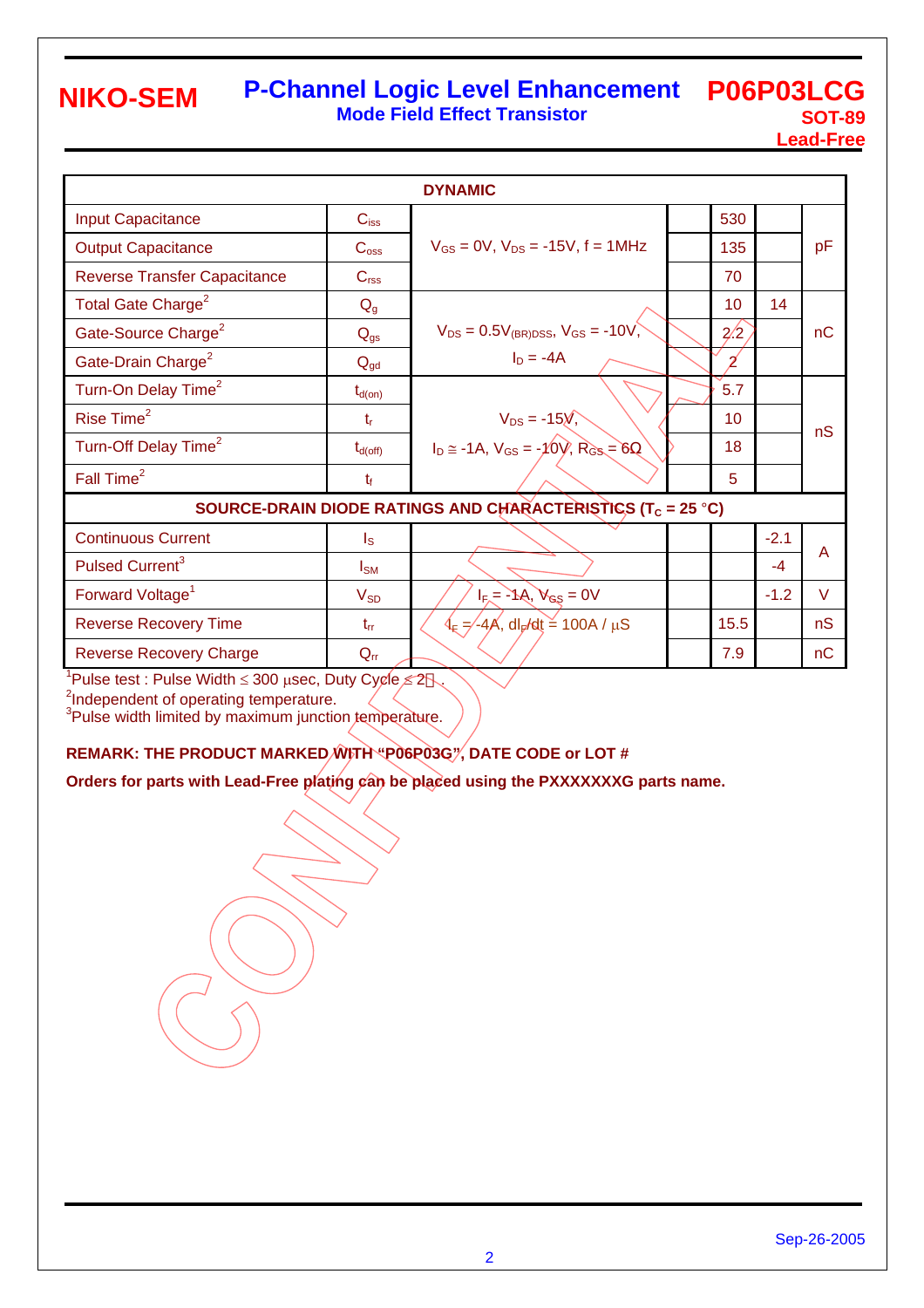#### **P-Channel Logic Level Enhancement Mode Field Effect Transistor P06P03LCG SOT-89 NIKO-SEM**

**Lead-Free**



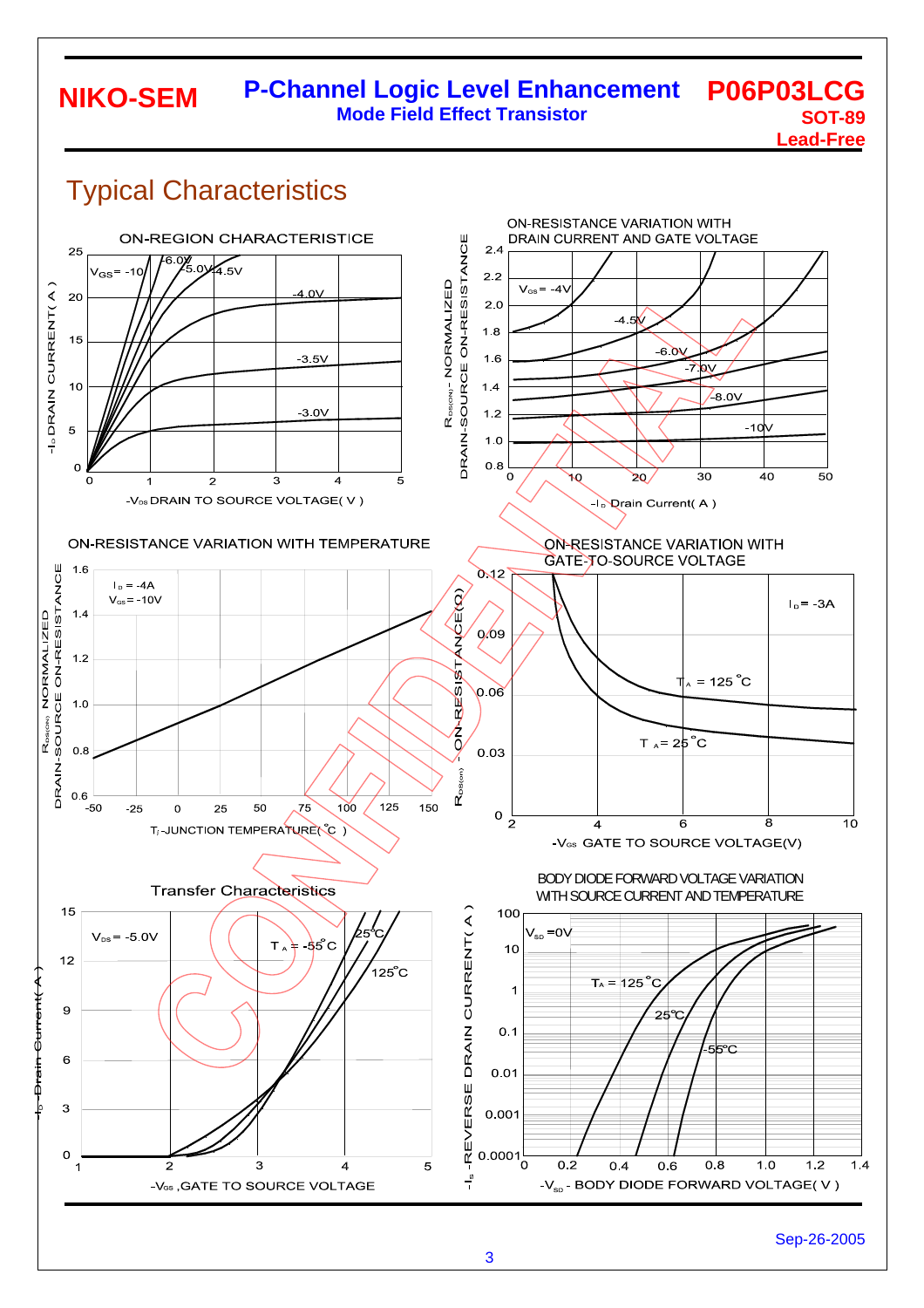# **NIKO-SEM**

#### **P-Channel Logic Level Enhancement Mode Field Effect Transistor P06P03LCG SOT-89**

**Lead-Free**